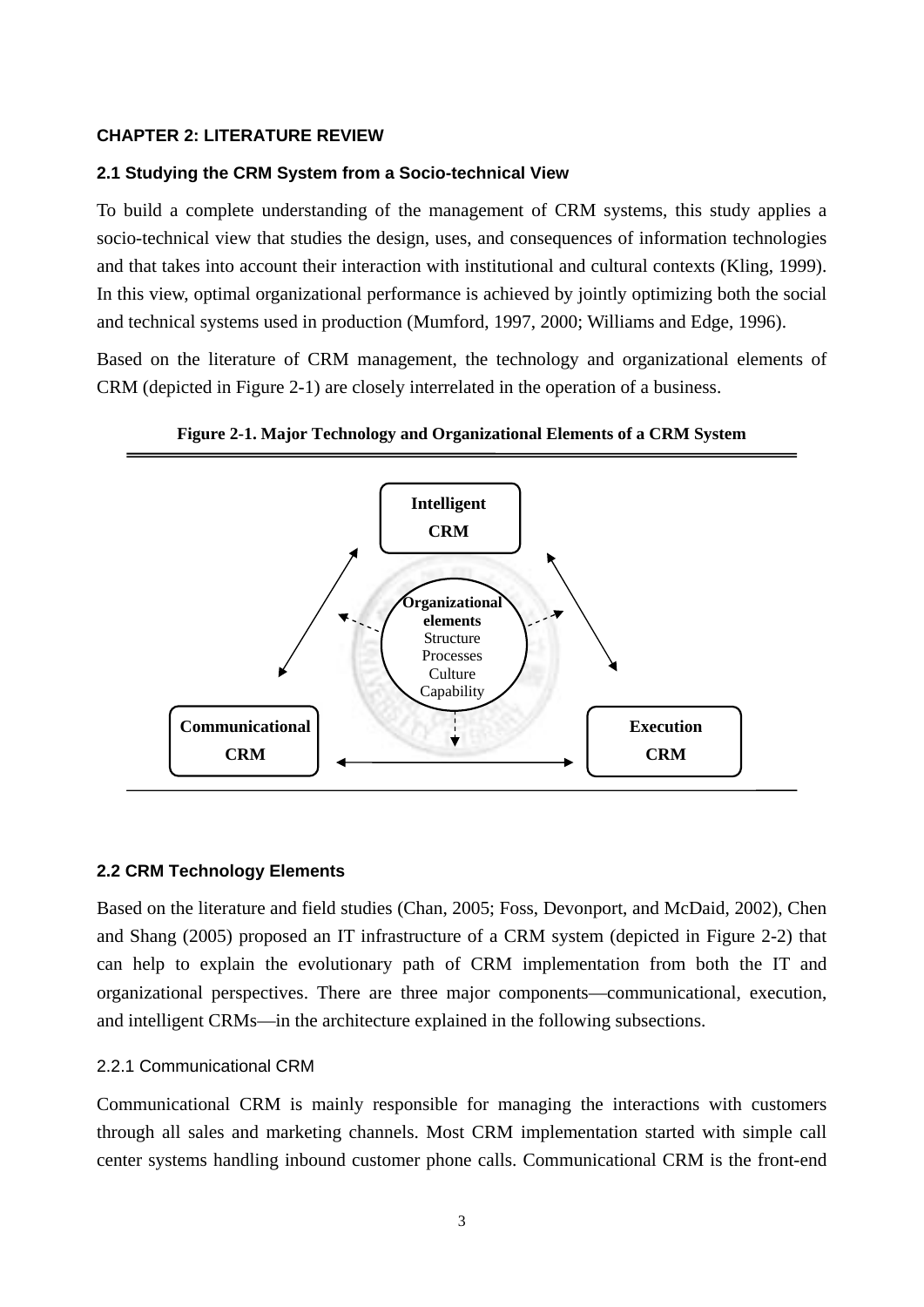application that supports customer-facing processes. It focuses on the *communication* aspect of customer interactions.



**Figure 2-2. Enterprise-wide CRM IT Infrastructure** 

Client/server applications to support customer service representatives at call centers represented the first generation of communicational CRM. Voice response systems and computer telephone integration (CTI) are additional technologies that may improve the productivity of customer services. The first step in such CRM implementation is a centralized source for all relevant data that are required for interacting with customers through various touch points (Hyperion, 2001).

However, CRM is not just about implementing call center applications. In our empirical studies, the implementation of CRM by all five organizations studied started with call center applications, but the more mature organizations did not stop there. A call center is the hub of customer-facing processes that attracts new customers and serves existing customers (Peel, 2002). The major challenge of call center operations is to maintain high-quality call center personnel. This is directly linked to the training, motivation, and compensation of employees. With the support CRM functions, call center operators can be empowered to become skillful marketing and sales persons.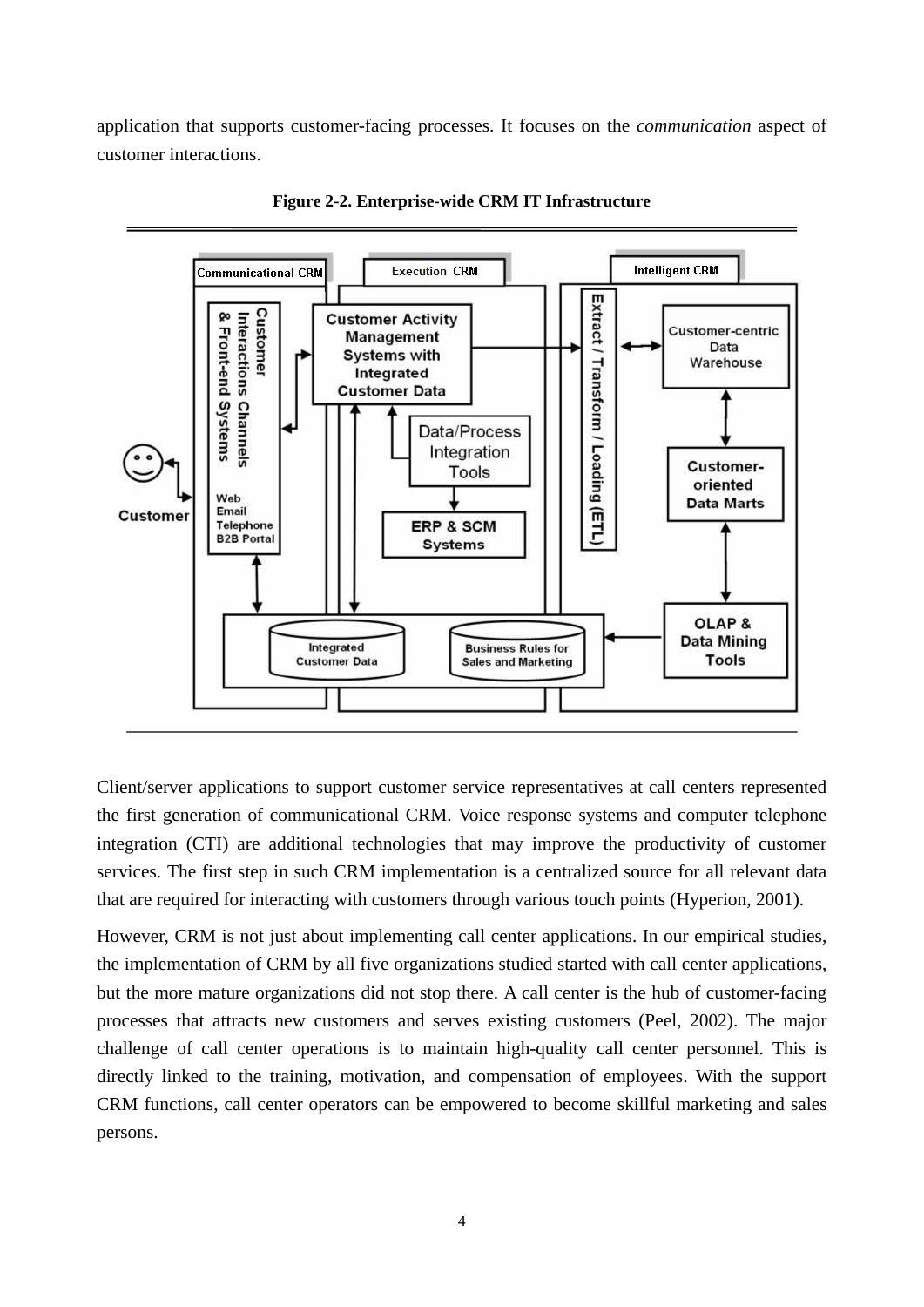With the omnipresence of the Web and the growing popularity of conducting business online, customers often contact companies directly through their Web sites for product information, to place and track orders, and to submit service requests. Direct customer contact with Web-based applications presented both major challenges and opportunities for organizations. Companies needed to adjust from using aggregation customer data for mass marketing to using disaggregated data (i.e., information about individual customers) for personalization and customization. Web interactions with customers directly provided the opportunity to capture, analyze, and act on disaggregated information such as click-stream data, shopping cart abandonment, etc., to provide insights into customer's desires and needs (Chen and Liou, 2002; Peel, 2002). Outbound interactions and marketing via phone calls or e-mail are indications of more matured communicational CRM implementation.

#### 2.2.2 Execution CRM

Execution CRM supports typical customer management activities (Starkey, Woodcock, and Stone, 2002). The customer activity management systems are applications that support these customer-facing core business processes. Execution CRM focuses on the *transaction* aspect of customers' activities.

Initial implementation of CRM started with basic account management, inquiry management, and the management of such things as billing problems, order tracking, etc. Building an enterprise-wide CRM system requires that execution CRM to be integrated with other enterprise systems such as enterprise resource planning (ERP) and supply chain management (SCM) systems. The integration often occurs at more mature stages of CRM implementation. The data and process integration tools allow CRM systems to be integrated with other enterprise systems to form an integrated e-business system.

In a very mature CRM implementation, customer service representatives and other authorized employees have access to basic customer data, information on services provided and products purchased, and records of all interactions at various touch points—i.e., a complete 360-degree view of the customer. An integrated e-business system will give customers access to critical and real-time information related to their accounts, orders, etc. Communicational CRM really relies on a sound execution CRM so that questions and requests from customers can be addressed immediately. However, implementing a comprehensive and integrated customer database with high-quality customer data is a major endeavor that requires not only technical skills but also buy-in from various organizational units (Oracle, 2004; Talburt, et al., 2004).

Data hub, workflow, and Web services are key enablers for integrating various CRM subsystems (Peel, 2002). Data hub is one approach to providing an integrated view of customers from the data aspect, while workflow systems may be used to manage various activities and interactions required with customers in a timely and orderly manner. Web services are a new enabling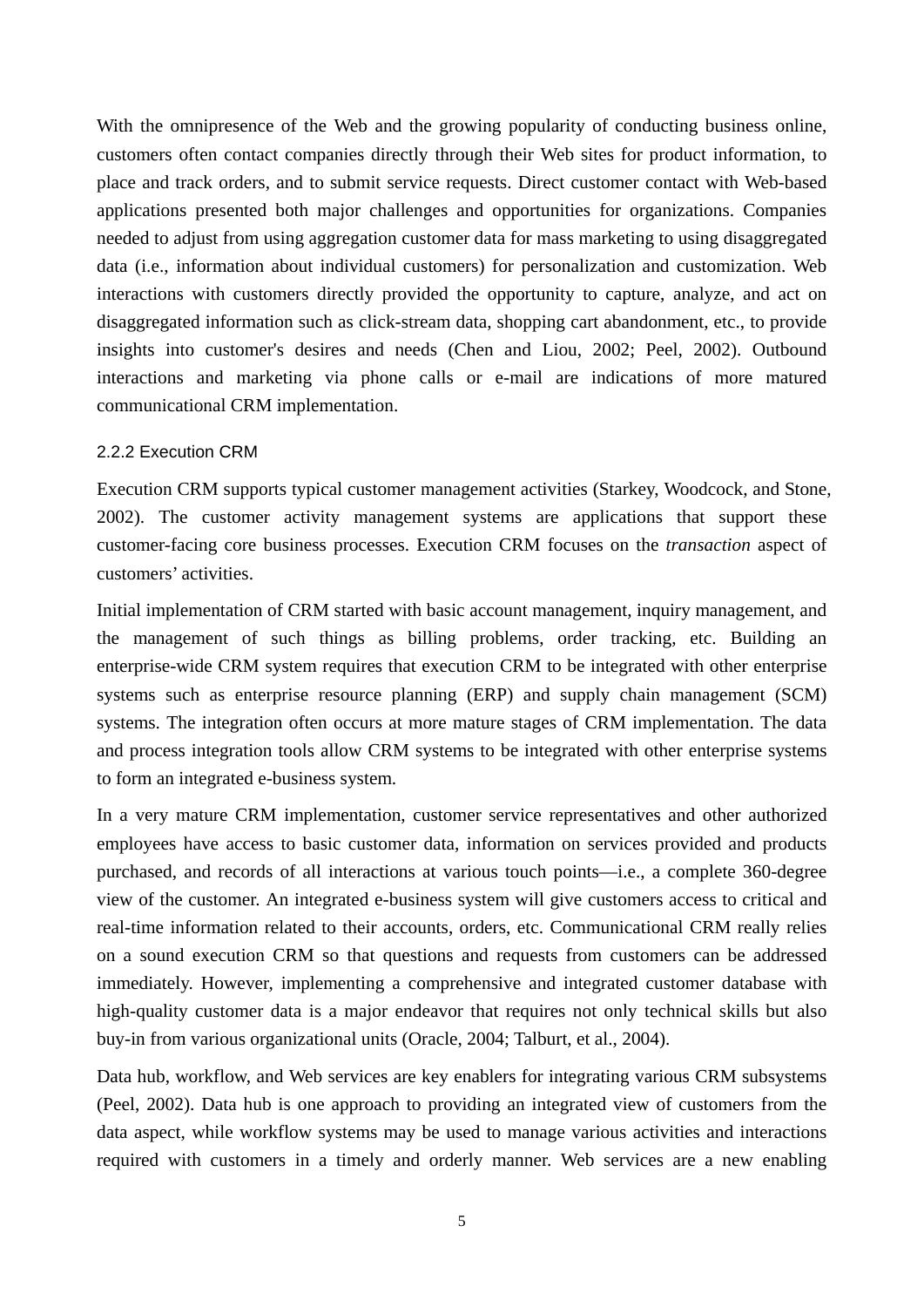technology that supports the exposure of business functions and data through a standard Internet protocol—i.e., simple object access protocol (SOAP). Web services functions are defined in Web service description language (WSDL) so that they can be easily bound and invoked by other applications (Chen, 2003).

# 2.2.3 Intelligent CRM

The foundation of intelligent CRM requires the development of a customer-centric data warehouse containing subject area data from orders, problem tickets, etc. Data warehouses include two types—interactive and transactional. An interactive data warehouse contains data about customer queries, such as product queries, account queries, etc. It is mainly used for improving the productivity and service quality of call center or other interactive CRM functions. A transactional data warehouse contains historical customer transaction data that can be used for further analysis. ETL (Extract, Transform and Load) tools are used to move popular operational data stored in the customer activity management systems into the data warehouse. Intelligent CRM requires the building of data marts based on various subject areas extracted from data warehouse. Through online analytical processing (OLAP) and data mining tools, organizations use the information stored in data marts to support sales analysis, profitability analysis, product purchase trends, etc. Advanced data mining tools can be used to analyze customer sales and service data in the data warehouse for customer segmentation based on sales data, account activities, service records, etc. (Liautaud, 2001). Intelligent CRM focuses on the *business intelligence* aspect of customer information.

Business rules can be derived from data marts. They are feedback and are used by customer activity management systems to manage marketing campaigns (i.e., outbound customer interactions) and to improve the effectiveness of cross-selling and up-selling when handling in-bound customer interactions (SAS Institute, 2001). Intelligent CRM is particularly useful in supporting the targeting of new customers or targeting existing customers with new products and services. The business rules and information feedback from intelligent CRM to execution CRM and communicational CRM further improve the effectiveness of customer relationship management.

#### **2.3 Aligned CRM Organizational Elements**

The aligned organizational elements for a CRM system contain four major parts: structure, processes, culture, and the capability.

#### 2.3.1 Structure

Structure refers to an identifiable, bounded set of methodically interrelated elements or principles with some intended purpose (Hoogervorst, Flier, and Koopman, 2004). Structures represent the formal system of control that embodies knowledge and principles for governance and that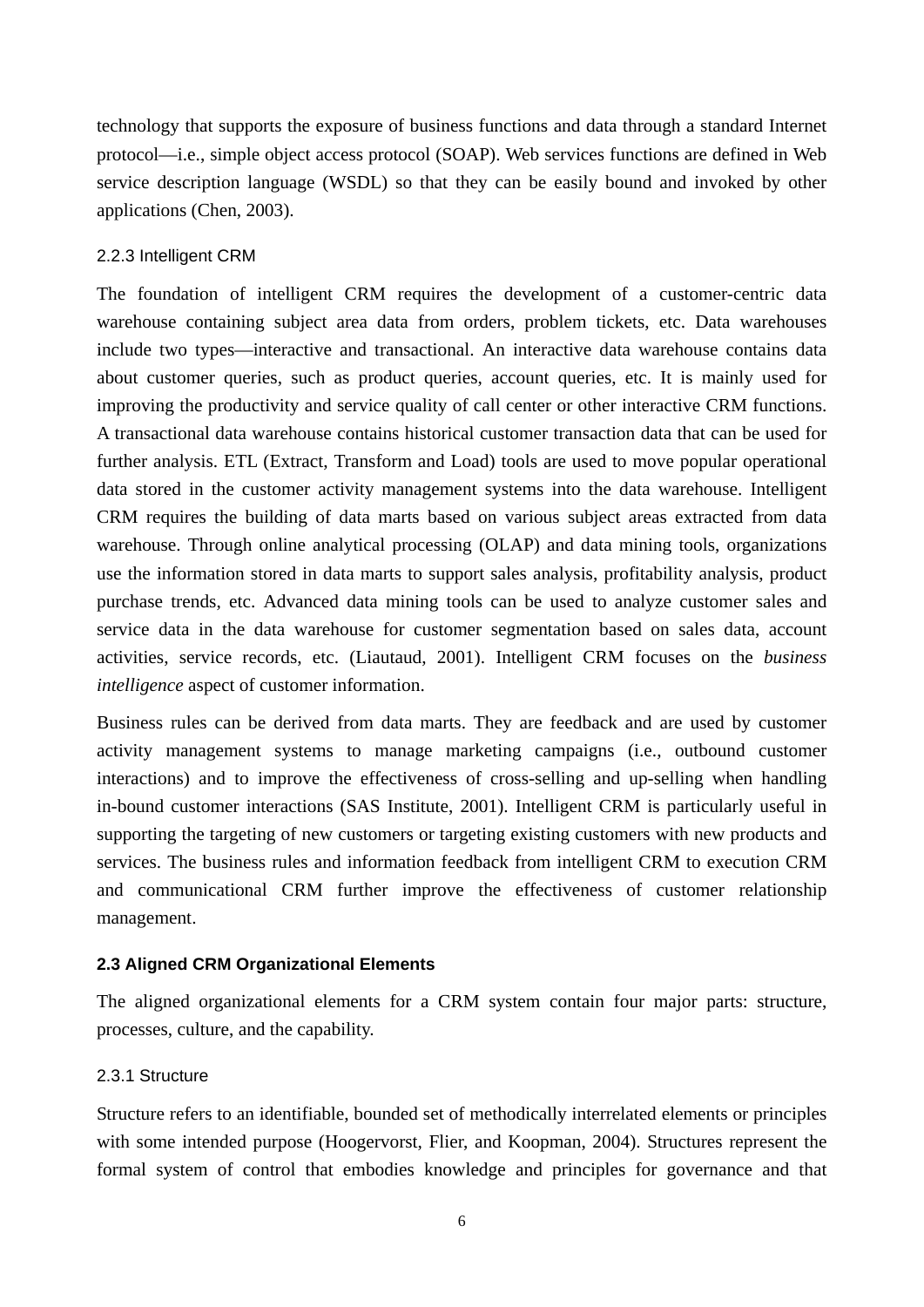represents the embedded system of management in an organization (Hoogervorst et al., 2004). Organizational effectiveness is considered dependent upon the establishment of proper structures and systems, which should be the primary area of concern (Robbins, 1990). In this research, structure is defined as the responsibility, function, management mechanism, and management policy elements of the organization. Many studies indicate that if the organizational structure is properly aligned the desired effects of CRM will be obtained (Chen and Popovich, 2003; Day, 2003; Goodhue et al., 2002; Reinartz et al., 2004; Rigby, Reichheld, and Schefter, 2002).

# <sup>z</sup> *Functions*

It is not enough for a company to simply implement CRM processes. The company must organize itself to support these processes (Reinartz et al., 2004). The design of the structure should be focused around customer groups and service processes (rather than products, functions, or geographies) to ensure that their customers have a seamless interaction with all parts of the business (Day, 2003).

# <sup>z</sup> *Accountability, job description, and employee roles*

A seamless connection with customers is often best achieved when accountability for the overall quality of customer relationships is clear (Day, 2003). Meanwhile, changes in job descriptions and employee roles are inevitable in CRM implementation (Goodhue et al., 2002; Kalakota and Robinson, 2000; Rigby et al., 2002), and so these changes should be clearly defined.

#### <sup>z</sup> *Performance measures and job evaluations*

With CRM systems, management must ensure that job evaluations are modified on a basis that facilitates customer orientation (Chen and Popovich, 2003). Performance measures must be restructured in order to better meet customers' needs (Rigby et al.,2002). Therefore, managers must establish the right metrics. A good approach is to have a portfolio of metrics that reveal the long-term profitability of the customers (Day, 2003). Companies can still measure customer loyalty and satisfaction, but they should supplement such metrics with those that determine the cost to acquire and serve customers as well as with proxies for direct measurements of loyalty and satisfaction—metrics on employee retention, customer complaints, and company performance on attributes that are important to customers, such as on-time delivery and service responsiveness (Day, 2003). The new metrics based on customer requirements could be added to traditional functional metrics, such as product reliability and compliance with standards (Day, 2003).

#### <sup>z</sup> *Incentive reward and compensation systems*

Several studies have emphasized that incentive structures, compensation programs, and reward systems must be modified on a basis that facilitates customer orientation and promotes CRM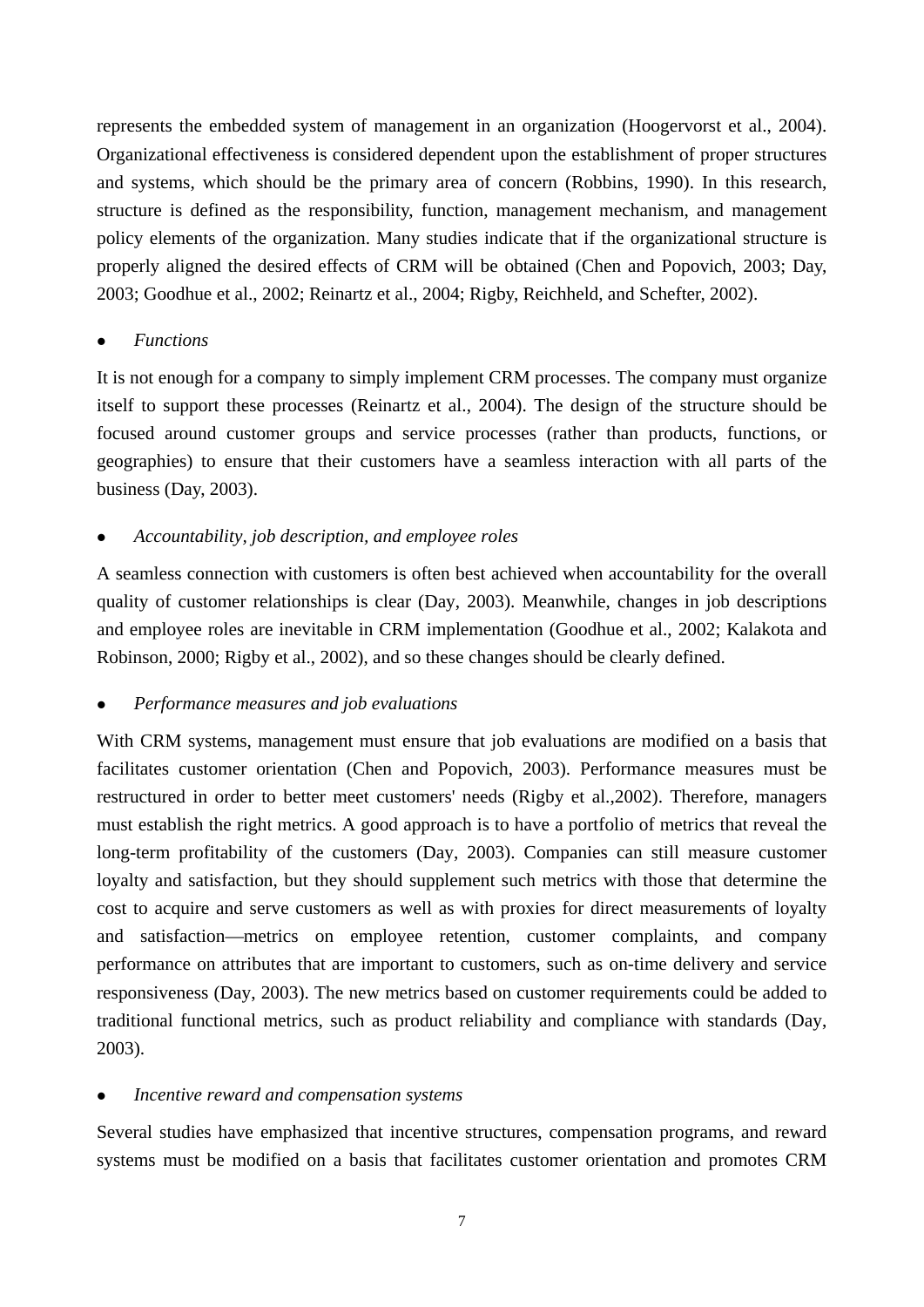(Chen and Popovich, 2003; Day, 2003; Goodhue et al., 2002; Kalakota and Robinson, 2000; Reinartz et al., 2004; Rigby et al., 2002). A critical determinant of an organization's ability to influence CRM-compatible activities and processes is the development of appropriate compensation schemes and organizational structures (Reinartz et al., 2004). Employees must be rewarded for engaging in CRM activities and customer-oriented behaviors (Reinartz et al., 2004).

#### 2.3.2 Processes

A process is a grouping of ordered actions and decisions to produce an output which meets a specific objective. CRM is a continuous effort that requires redesigning core business processes, starting from the customer perspective and involving customer feedback (Chen and Popovich, 2003; Piccoli et al, 2003). To become truly "customer-centric" or build better relationships with customers, companies need to build cross-functional processes to better serve customers and address customer needs (Chen and Popovich, 2003; Gebert et al., 2003; Kalakota and Robinson, 2000; Kotorov, 2003; Goodhue et al., 2002; Rigby et al.,2002).

The effectiveness of CRM processes depends on the close link between front-line activities and internal operations such as product development, strategic planning, and financial processes. In addition to increased efficiencies in sales and marketing, service functions need to be fundamentally changed with regard to their competencies relative to the CRM strategy (Tan, Yen, and Fang, 2002). The goal is to make it easy for the front line to carry the voice of the customer deep into the organization and to use this information to guide processes (Kalakota and Robinson, 2000).

Based on a content review of 74 reported CRM cases those aligned processes include dynamic R&D, reliable demand forecast, well-planned production, expanded delivery networks and consistent customer service throughout the service cycle (Shang and Lin, 2005). With regard to marketing and sales processes, because these processes are the focal point of CRM, companies should pay more attention to design and execute them according to CRM. Based on Reinartz et al. (2004)'s definition of CRM processes, we consider that marketing and sales should comprise formalized processes to manage the initiation and maintenance of customer relationship. The processes at the customer relationship initiation stage include customer evaluation, customer acquisition, and referral management, and the processes at the customer relationship maintenance stage include customer evaluation, customer retention, up-selling/cross-selling, and recovery management.

#### 2.3.3 Culture

Culture means the shared beliefs, values, attitudes, and behavior that are characteristic of an organization. Implementation of enterprise technology such as CRM requires changes to organizational culture (Al-Mashari and Zairi, 2000). CRM is an enterprise-wide, customer-centric business model that must be built around the customer (Chen and Popovich, 2003), and so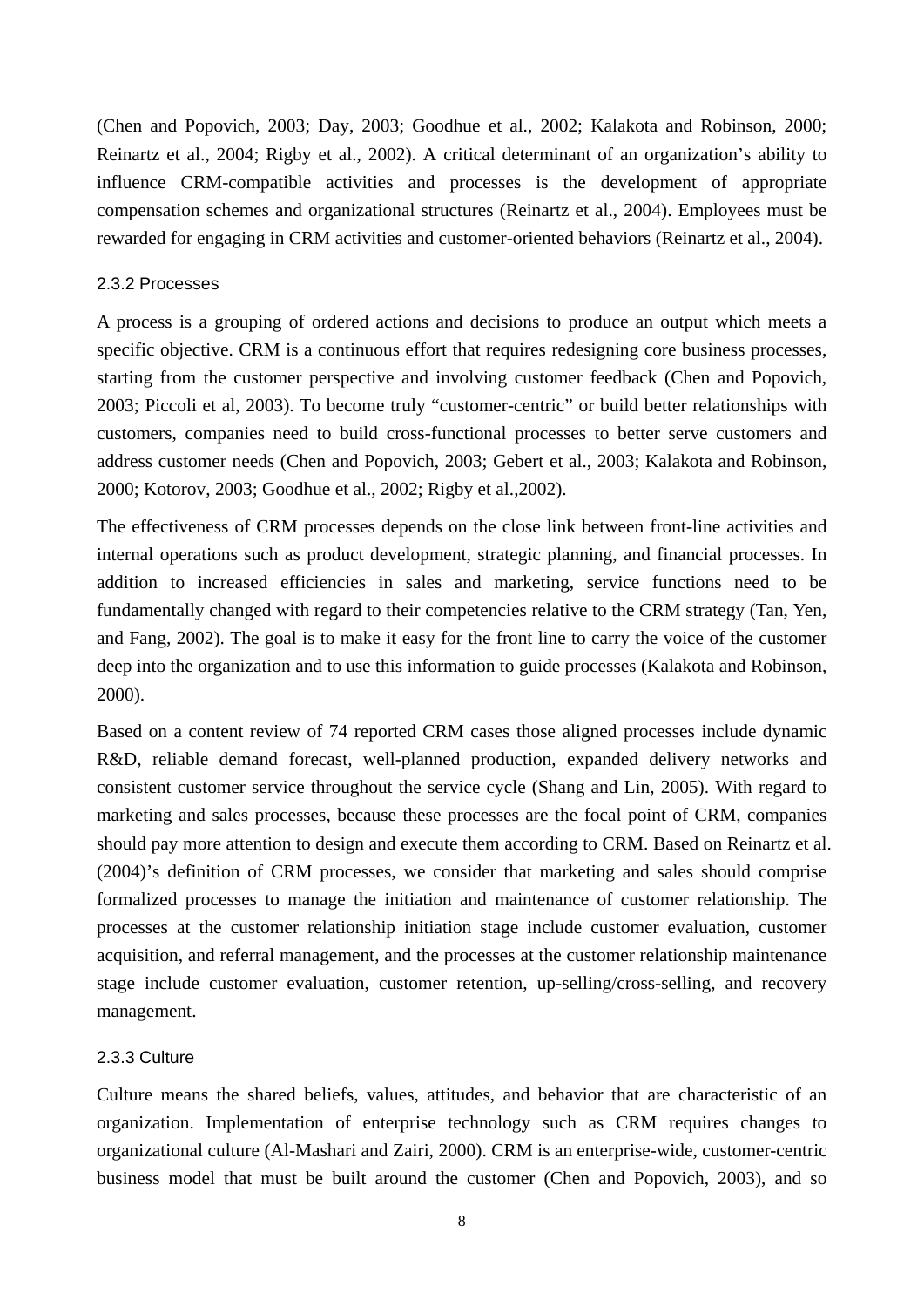companies must make a transition from a product-focused culture to a customer-centric culture (Chen and Popovich, 2003; Goodhue et al., 2002; Kalakota and Robinson, 2000; Reinartz et al., 2004; Rigby et al., 2002). In a product-focused approach, the goal is to find customers for the products using mass marketing efforts, but in a customer-centric approach, the goal becomes developing products and services to fit customer needs (Chen and Popovich, 2003). A customer focus needs to be brought deeper into the functional areas of the company; it cannot be isolated among marketing managers (Reinartz et al., 2004). The most important indicator of an organizational focus on customers is the shared belief that customer retention is a high priority for everyone, not just a concern to be delegated to marketing or sales departments (Day, 2003).

Terms such as market-oriented, customer-focused, market-driven, and customer-centric have become synonymous with proactive business strategy in firms worldwide (Deshpande, 1999). Market orientation has been defined, and hence measured, from two interrelated levels of organization: the group teamwork pattern and the individual performance of customer-related processes (Shang and Lin, 2005).

Market orientation at the team level contains three levels of customer-focused actions (Homburg and Pflesser, 2000; Kohli, Jaworski, and Kumar, 1993): (1) market intelligence generation refers to customer interaction, customer information gathering, and review of environment change; (2) market intelligence dissemination refers to cross-departmental data sharing, formal and informal organization-wide communication, and customer information circulation; and (3) market intelligence responsiveness is reflected in decisions on price and product change, business plans, and customer responsiveness. The important indicator of an organizational focus on customers is the openness of the organization to sharing information about customers (Day, 2003).

Market orientation at the individual level is reflected in employee empowerment. Employee empowerment refers to employees' being more proactive and self-sufficient in assisting an organization to achieve its goals (Herrenkohl, Judson, and Heffner, 1999). In an integrated working environment, people will break out of narrow job specifications to find new and better ways of contributing to key business processes, changing and modifying them in the pursuit of good service, improved quality, and value (Gandz, 1990).

#### 2.3.4 Capability

Capability means the ability needed to accomplish the CRM-related activities or make CRM function well. A CRM process can involve three fundamental steps (Tan et al., 2002): (1) understanding customers completely, (2) aligning organizational capabilities in order to better deliver what customers may perceive as heightened value, and (3) facilitating the immediacy of information availability both inside and outside of the organization.

Plakoyiannaki and Tzokas (2002) proposed that the following set of capabilities determine the success of the CRM system.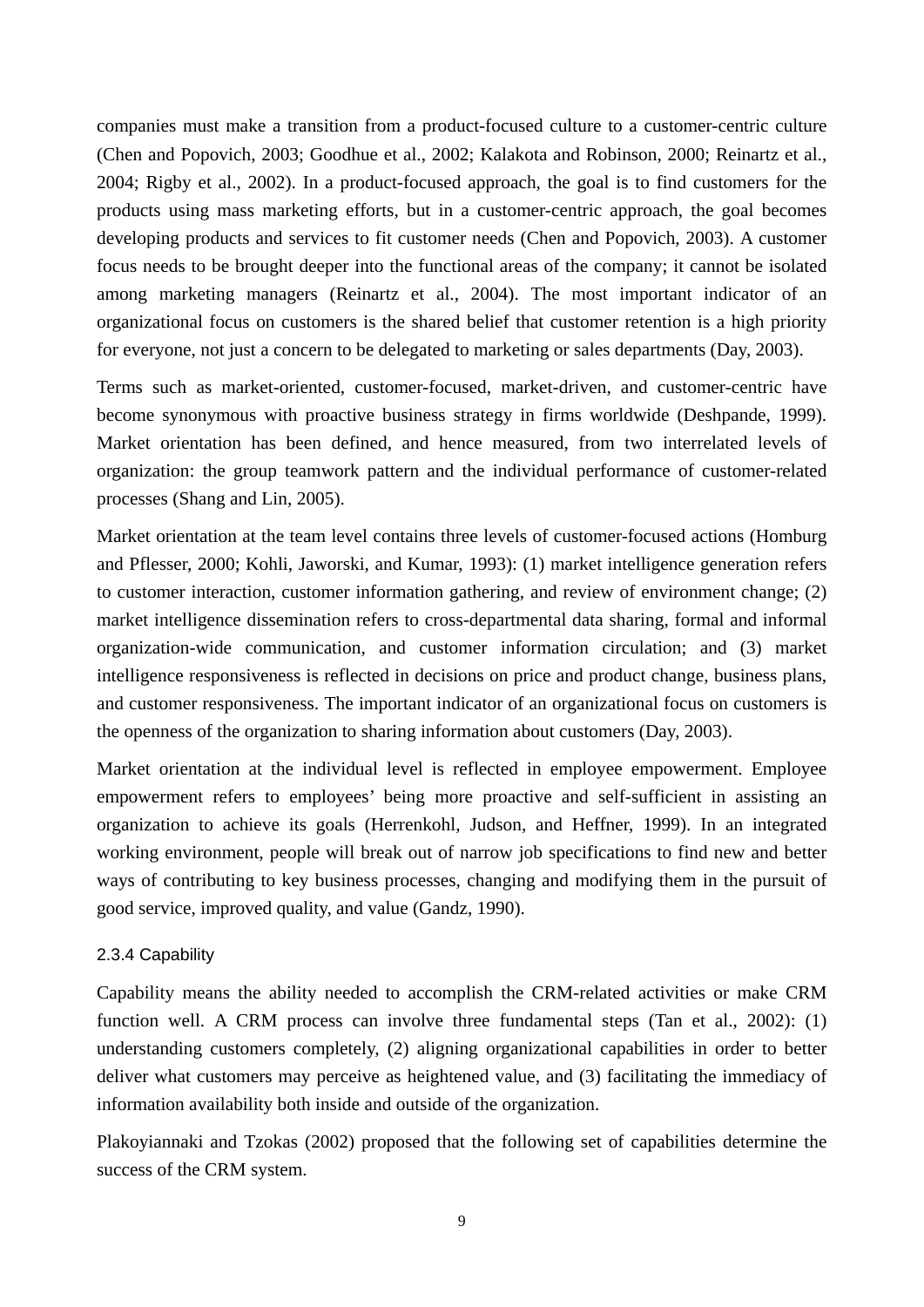- Learning and market-orientation capabilities. Market-orientation and learning capabilities are closely related and deeply embedded in the CRM system. Customer insight generation occurs through learning and requires information inputs, which are converted by the players involved into information outputs for sense or decision-making purposes. The commitment to customer and learning goals can be demonstrated in attentive listening to customer response across all channels and points of interaction in order to measure and improve corporate performance.
- *Integration capabilities*. The capability of 'Weaving' business processes together mandates integration. CRM is an organization-wide investment and potentially all individuals and organizational units contribute to the CRM processes. Hence, inter-functional coordination based on alignment of functional areas, promotion of interdepartmental connectedness, information sharing and strategy integration is an imperative for supplying superior value to customers. Additionally, the use of shared resources with other business units presupposes integration of all business systems starting from back-office infrastructure and extending to frontline systems and channels of interaction.
- <sup>z</sup> *Analytical capabilities*. Analytical capabilities are linked to technological artifacts and knowledge and play an active role in enhancing relationships with customers. They facilitate the acquisition and transformation of information to aid customer knowledge discovery and the development of clear market segments and portfolios. Most importantly, analytical capabilities enhance profitability maximization from customer relationships because they enable firms to link investments in customer relationships more directly with the return they generate.
- *Operational capabilities.* Operational capabilities utilize and enhance resources. They are skills developed at functional and administrative levels that translate customer information into service offerings. Operational capabilities cut across the customer value process.
- <sup>z</sup> *Direction capabilities*. The direction capability is the compass for the course of the CRM system and the organization. Direction capabilities depend upon strategic skills and reflect the sharpness of corporate long-term vision and organizational values. They ensure that the value proposition of the firm truly differentiates the offering in the eyes of the customer.

#### **2.4 Customer Management Activity Mapping to Enterprise CRM**

Customer management activities (CMA) are related to core business processes that are critical in serving customers throughout the life cycle of a customer. It is the reason for the existence of a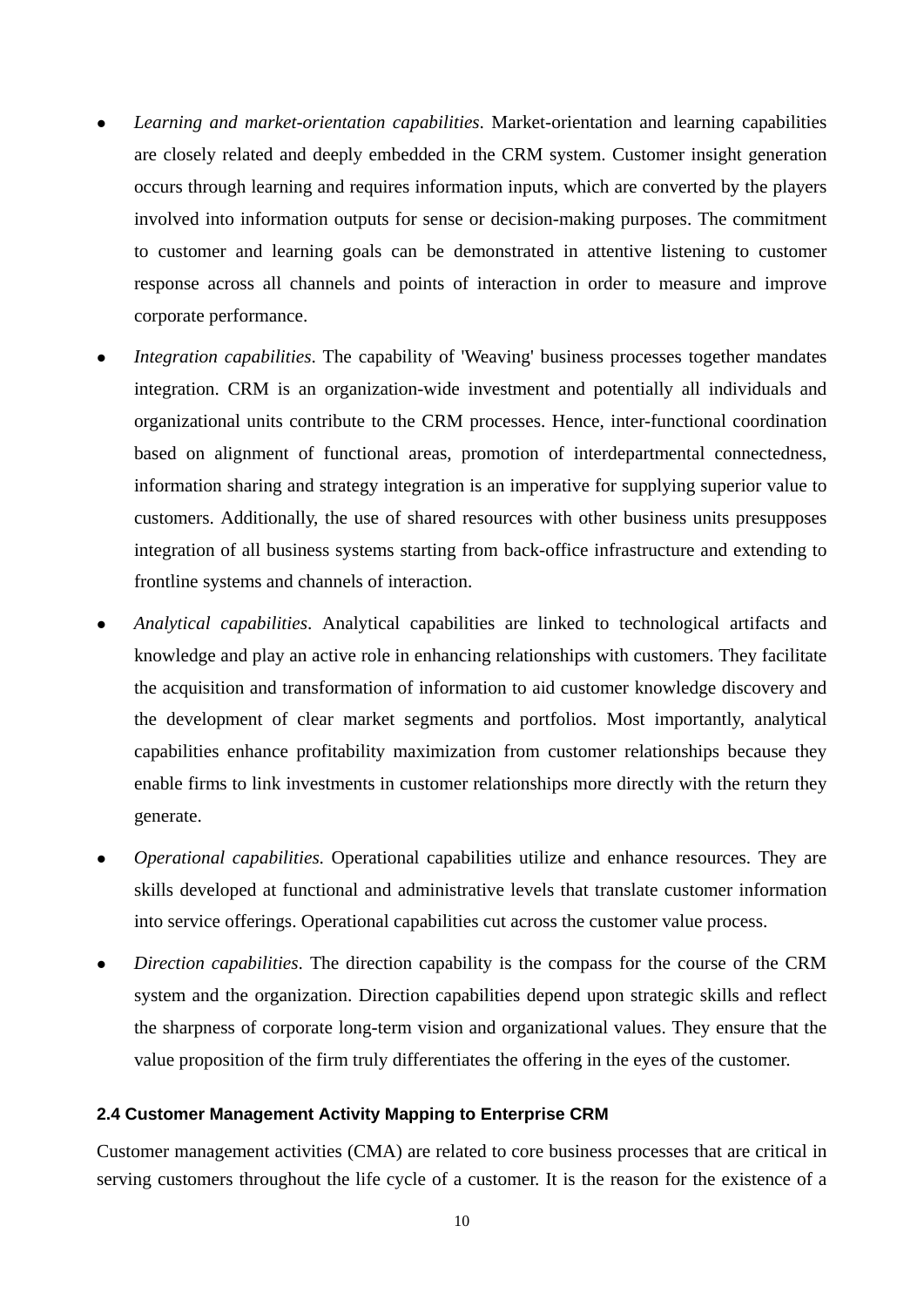CRM system. Within these phases, customers develop specific needs in terms of products and services offered by the firm. By accommodating to the changing customer portfolios of product and service, companies can gain a competitive advantage. Companies that actively manage customer life cycles serve their customers better and achieve better customer penetration rates. Some companies in the financial industry even take the life cycle concept to another level by tracking the life-style or life-changing events of a customer (e.g., attending college, beginning to work as a young professional, getting married, having a baby, retiring, buying a home or car, etc.) in order to offer tailor-made products bundled for each phase of the customer's life (Roland Berger Strategy Consultants, 2005).

Therefore, an in-depth understanding of CMA is essential for successful implementation of CRM (Woodcock and Starkey, 2004). The best way to classify CMA is based on the analysis of the life cycle of a customer as depicted in Figure 2-3. The basic functions of these activities and the support from the CRM system are listed in Table 2-1. Most of the activities require all three components working together to maximize the benefits. However, Table 2-1 only lists the critical CRM components required for each activity.



**Figure 2-3. Customer Management Activities Based on the Customer Life Cycle**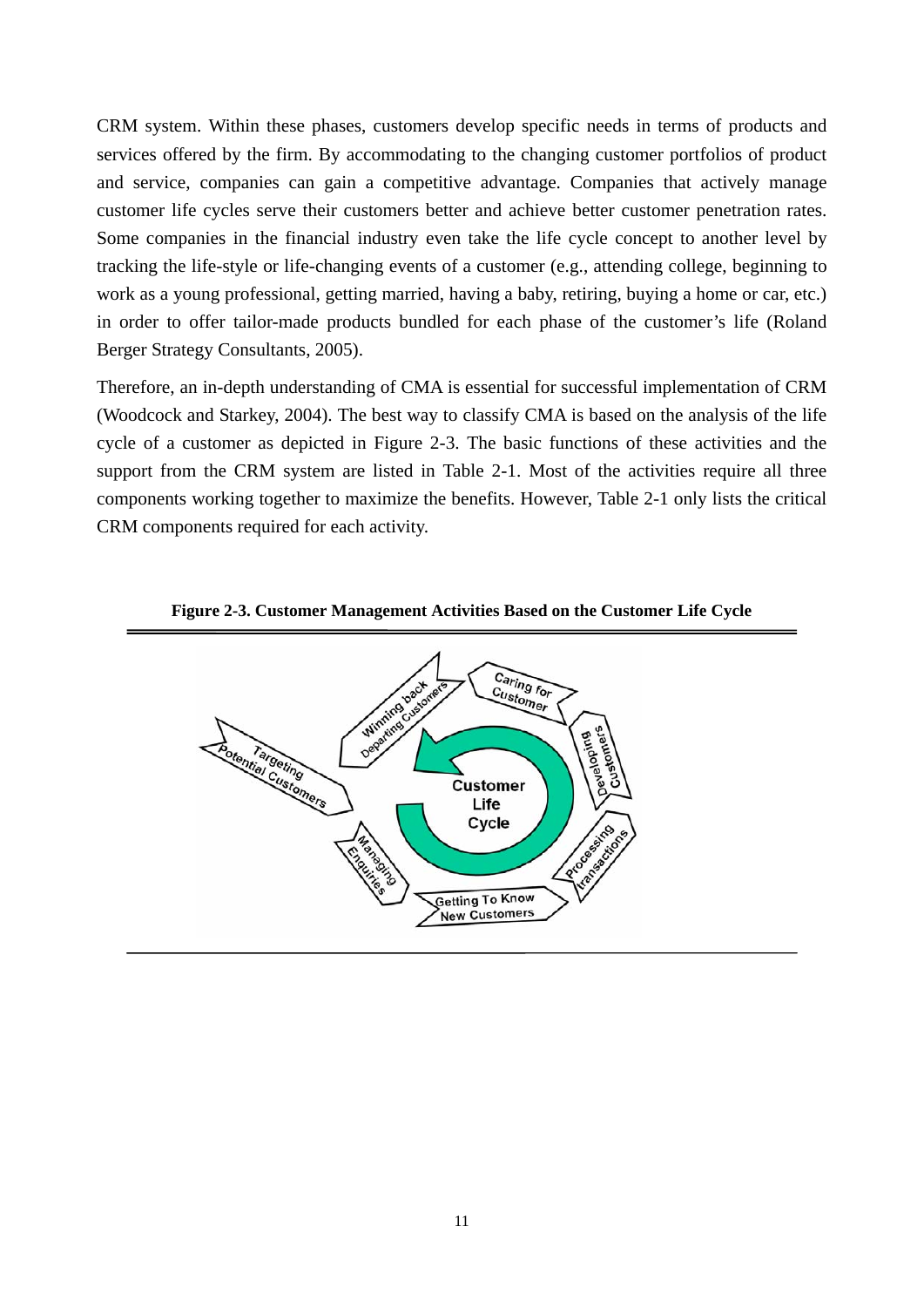| <b>Customer</b>   |                                                      | <b>Mapping to Key</b>  |
|-------------------|------------------------------------------------------|------------------------|
| <b>Management</b> | <b>Basic Functions</b>                               | <b>CRM Components</b>  |
| <b>Activities</b> |                                                      | <b>Required</b>        |
| Targeting new     | $\blacktriangle$ Segmenting new customers for target | Intelligent CRM,<br>п  |
| customers         | marketing                                            | Outbound               |
|                   | ⊻<br>Acquiring new customer data e.g., names,        | communicational CRM    |
|                   | phone number or email address                        |                        |
| Managing          | ⊻<br>Managing marketing campaign responses to        | In-bound<br>٠          |
| enquiries         | evaluate effective of these campaigns                | communicational CRM    |
|                   | ⊻<br>Processing enquiries from new customers         | <b>Execution CRM</b>   |
| Getting to        | ⊻<br>Registering new customers                       | Communicational<br>٠   |
| know new          | Educating new customers about products and<br>⊻      | CRM (both inbound      |
| customers         | services                                             | and outbound)          |
| Processing        | Processing customer orders<br>✔                      | Inbound<br>٠           |
| customer          | Updating customer profiles<br>⊻                      | communicational CRM    |
| transactions      |                                                      | <b>Execution CRM</b>   |
| Developing        | Segmenting existing customers based on<br>✔          | Outbound<br>٠          |
| customers         | their purchasing history for target marketing        | communicational CRM    |
|                   | of new products or services to them                  | <b>Intelligent CRM</b> |
|                   | Identifying new products or services for<br>✔        |                        |
|                   | up-selling and cross-selling while interacting       |                        |
|                   | with customers                                       |                        |
| Caring for        | ⊻<br>Tracking customers problems or special          | Inbound<br>▪           |
| customers         | service requests                                     | communicational CRM    |
|                   | ✔<br>Managing the workflow required to resolve       | <b>Execution CRM</b>   |
|                   | problems encountered by customers                    |                        |
|                   | Analyzing frequently occurred problems to<br>⊻       |                        |
|                   | identify product redesign opportunities              |                        |
| Winning back      | Gathering reasons for customers' departure<br>⊻      | Inbound                |
| departing         | ⊻<br>Analyzing the reasons for customers'            | communicational CRM    |
| customers         | departure                                            | <b>Intelligent CRM</b> |

**Table 2-1. Mapping of Customer Management Activities and CRM Components**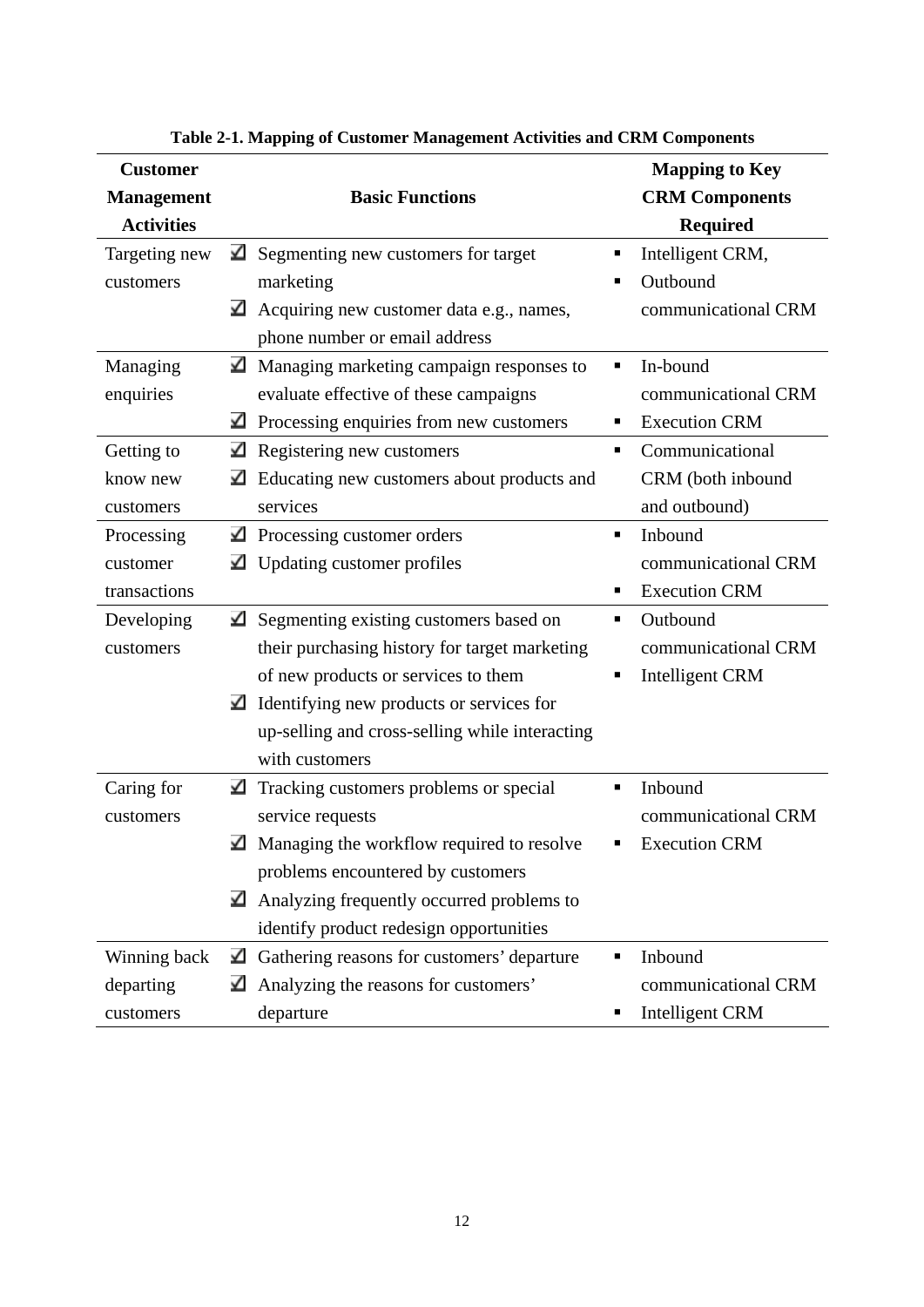#### **2.5 Integration of CRM Technology Elements**

#### 2.5.1 Integration Between Communicational CRM and Execution CRM

The effective management of information has a crucial role to play in CRM (Chen and Popovich, 2003). Information about customers generated from different systems should be integrated and smoothly distributed throughout the organization. The objectives of integration between communicational CRM and execution CRM are to effectively utilize the information from different customer interactions to continuously improve value-generation processes and to provide integrated and real-time support to front-end customer requests and services. The mission of integration between communicational CRM and execution CRM is to integrate the various customer-contacting channels as well as the various customer value-generation applications, as follows.

#### Integration of various customer-contacting channels and operational data

Several studies have indicated that building a comprehensive, centralized, and integrated repository of all relevant customer data from different sources should be top priority when implementing CRM (Chen and Shang, 2005; Day, 2003; Goodhue et al., 2002; Kalakota and Robinson, 2000; Ling and Yen, 2001). The ability to access, manage, and process all relevant customer content, including structured and unstructured customer data, has emerged as a key requirement for CRM applications today (Kalakota and Robinson, 2000). Non-transactional information is equally as valuable as the transactional data. Such data may include general inquiries, support calls, suggestions, and complaints (Xu and Walton, 2005). The data must be captured, integrated, and stored from all in-bound touch points, including the Web, call centers, stores, and ATMs (Goodhue et al., 2002). Therefore, companies must build a centralized repository and continuously synchronize it with all customer data sources to give users a single view of customers (Chen and Shang, 2005). Integrated customer data should be available through IT systems in all parts of the company. The data infrastructure provides a structure of logical consistency that enables data sharing across the applications and business processes (Goodhue, Wybo and Kirsch, 1992). CRM technologies can help companies to gain a coherent and comprehensive picture of customers, to better organize internal data to cut service costs, to enable sales people close deals faster, and to improve the targeting of marketing programs (Day, 2003).

#### Integration among CRM, ERP, SCM, and other application systems

Integration among CRM, ERP, and SCM is crucial (Chen and Shang, 2005; Huang, Yen, Chou, and Xu, 2003; Tan et al., 2002). Integration between CRM and ERP allows the sales department to access ERP information to be more aware of what is happening to the customer, and the production department is able to stay better informed about customers' reactions. In addition, CRM may provide information to ERP that will help it to prioritize work processes to optimize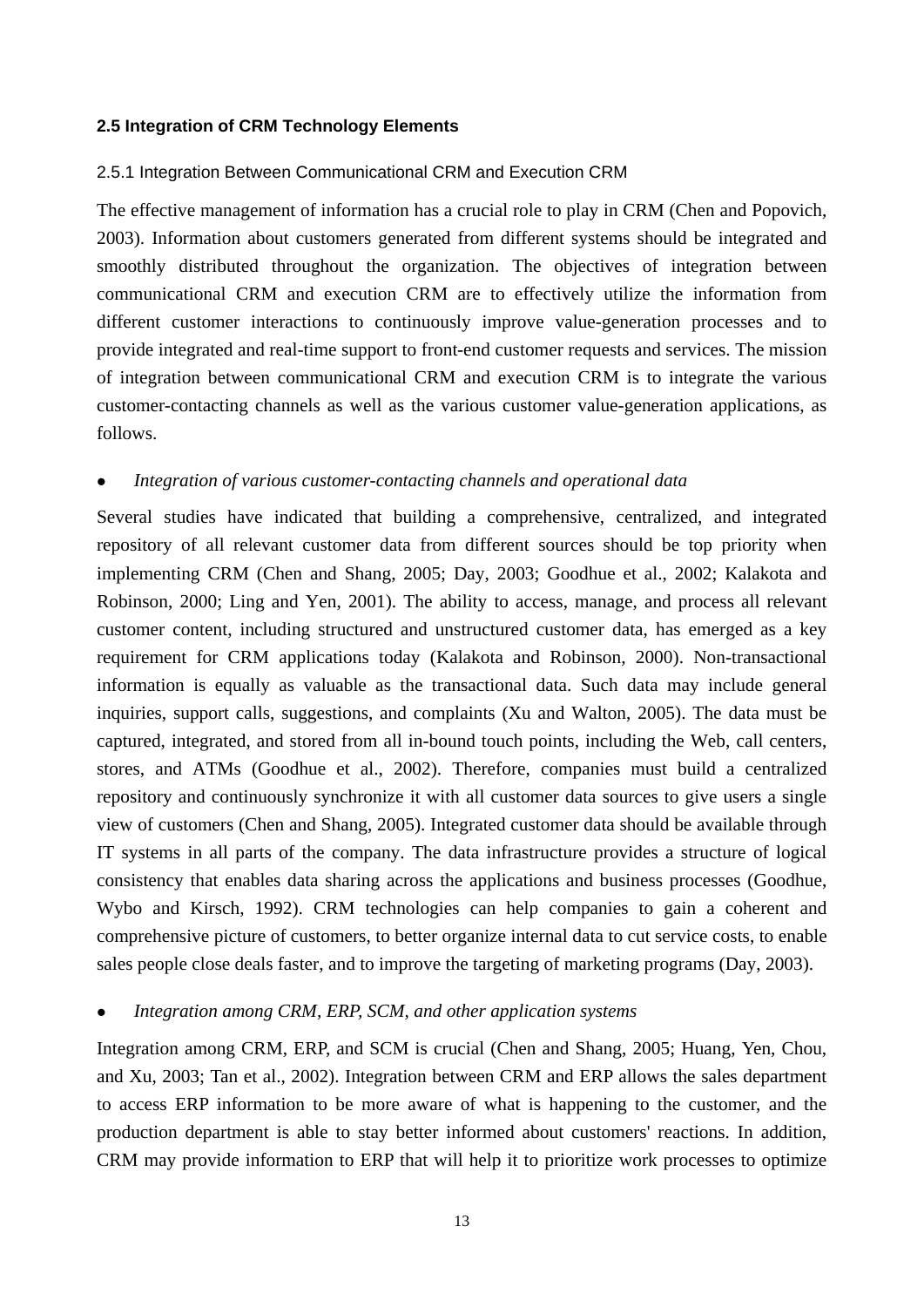services to preferred customers, which can further enhance the relationships with these customers (Huang et al., 2003). Effective SCM facilitates CRM by offering customers good–quality, low-price products through speedy distribution channels (Tan et al., 2002). Successful CRM provides information for SCM's demand forecasting and delivery designing (Tan et al., 2002). Suppliers may also take advantage of the integration to better schedule the delivery of raw materials and to prioritize material flow to enhance service to profitable customers (Huang et al., 2003). All the above operational systems including other customer value-generation applications, must be integrated into the CRM infrastructure to build a complete customer support system (Kalakota and Robinson, 2000).

# 2.5.2 Integration Between Execution CRM and Intelligent CRM

The purposes of integration between execution CRM and intelligent CRM include supporting the decision-making process of the entire value chain processes and capturing and consolidating the operational results and feeding them back into the intelligent CRM for critical decisions. To achieve these goals, the integration between execution CRM and intelligent CRM should be accomplished through the following moves.

The development of a customer-centric data warehouse completely integrating the *operational data sources.* 

To be successful in the knowledge acquisition phase of CRM, IT will need to integrate many legacy and external data sources, most often through data warehousing technologies (Ling and Yen, 2001). A data warehouse is an information technology management tool that gives business decision makers instant access to information by collecting "islands of customer data" throughout the organization by combining all database and operational systems such as human resources, sales and transaction processing systems, financials, inventory, purchasing, and marketing systems (Chen and Popovich, 2003). Data warehouses extract data from transaction systems and aggregate information so it can be effectively analyzed (Kalakota and Robinson, 2000). A data warehouse supports generic applications such as reporting, queries, OLAP, and data mining, as well as specific applications such as campaign management, churn analysis, propensity scoring, and customer profitability analysis (Goodhue et al., 2002).

# Integrating analysis tools with operational systems.

The analysis of the data will require tools such as OLAP, data mining, statistical analysis tools, and other complementary tools to report, analyze, and unearth hidden trends in the data (Ling and Yen, 2001). These technologies provide support to determine appropriate customer decisions based on accumulated relationship data. Integrating these technologies with operational front-end and back-end systems provides the necessary seamless collaboration (Ling and Yen, 2001).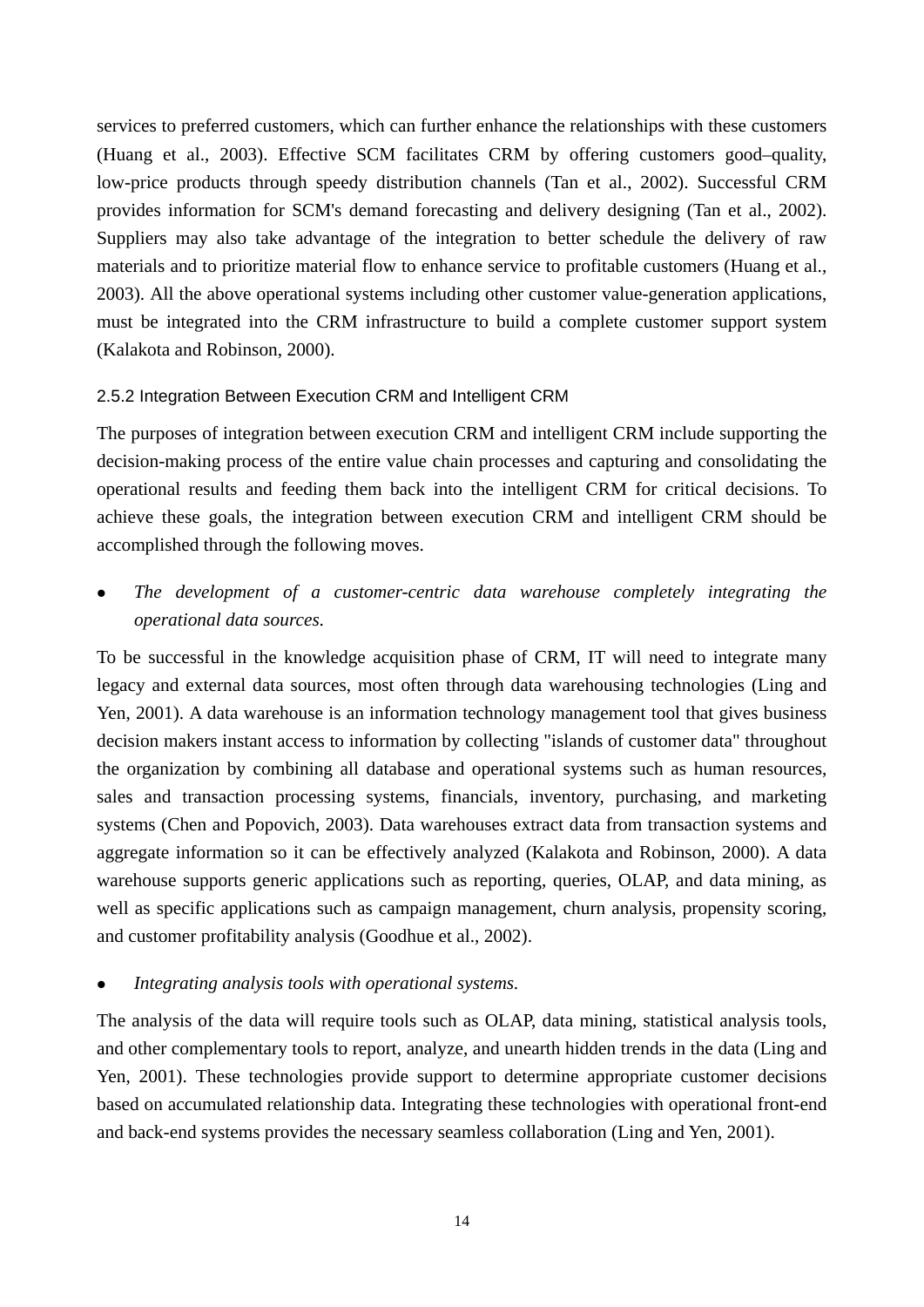# 2.5.3 Integration Between Intelligent CRM and Communicational CRM

Through the integration between intelligent CRM and communicational CRM, companies can build a complete view of customers and provide quick access to the data, utilize the channel to interact with customers, and quickly update the intelligent CRM with information from the customer front-end. The integration between intelligent CRM and communicational CRM includes two aspects, as follows.

# The smooth link between the data warehouse and the customer front-end.

In addition to the integrated customer database with customer operational data, call center agents sometimes look into the warehouse to request information on the customers about their purchases, their transaction histories, and their histories of complaints. Therefore, a smooth link between the data warehouse and the customer front-end is necessary for optimal interaction with customers.

Good use of CRM activities analysis for better customer interaction.

Customer intelligence facilitates the optimization of customer interactions, which helps in customer retention and in promoting the right mix of product offerings to the right customers, at the right time, and through the right channels (Chan, 2005). The results of business analysis of customer contacts, services, marketing campaign responses, and channel promotions are produced by the intelligent CRM to further improve the effectiveness of the communicational CRM (Chen and Shang, 2005).

# **2.6 CRM Value**

It has been reported that many businesses have invested in various CRM elements but that they did not seem to realize the benefits. Although time lag in the benefit realization process could be one of the reasons for this, as many reports have pointed out, the misconception of treating CRM management as an operation automation project has generally been noted with regard to CRM projects. Focusing on call center productivity, service quality, and response time, while leaving out the needs for business involvement and evolvement, could be the fundamental reason for the low benefits as well as low investment in CRM in the past few years. Hence, the measurement of CRM is misled by operational indexes such as call center productivity, service quality, and customer response time.

Several studies have proposed ways of measuring the value of CRM. Chen and Ching (2004) proposed that the performance of CRM could be measured by organizational benefits (profit increases, reduced costs, new opportunities) and customer benefits (social benefits, psychological benefits, economic benefits, customization benefits). Winer (2001) indicated that CRM-based measures should include customer acquisition costs, conversion rates (from lookers to buyers), retention/churn rates, same-customer sales rates, loyalty measures, and customer share or share of requirements (the share of a customer's purchases in a category devoted to a brand).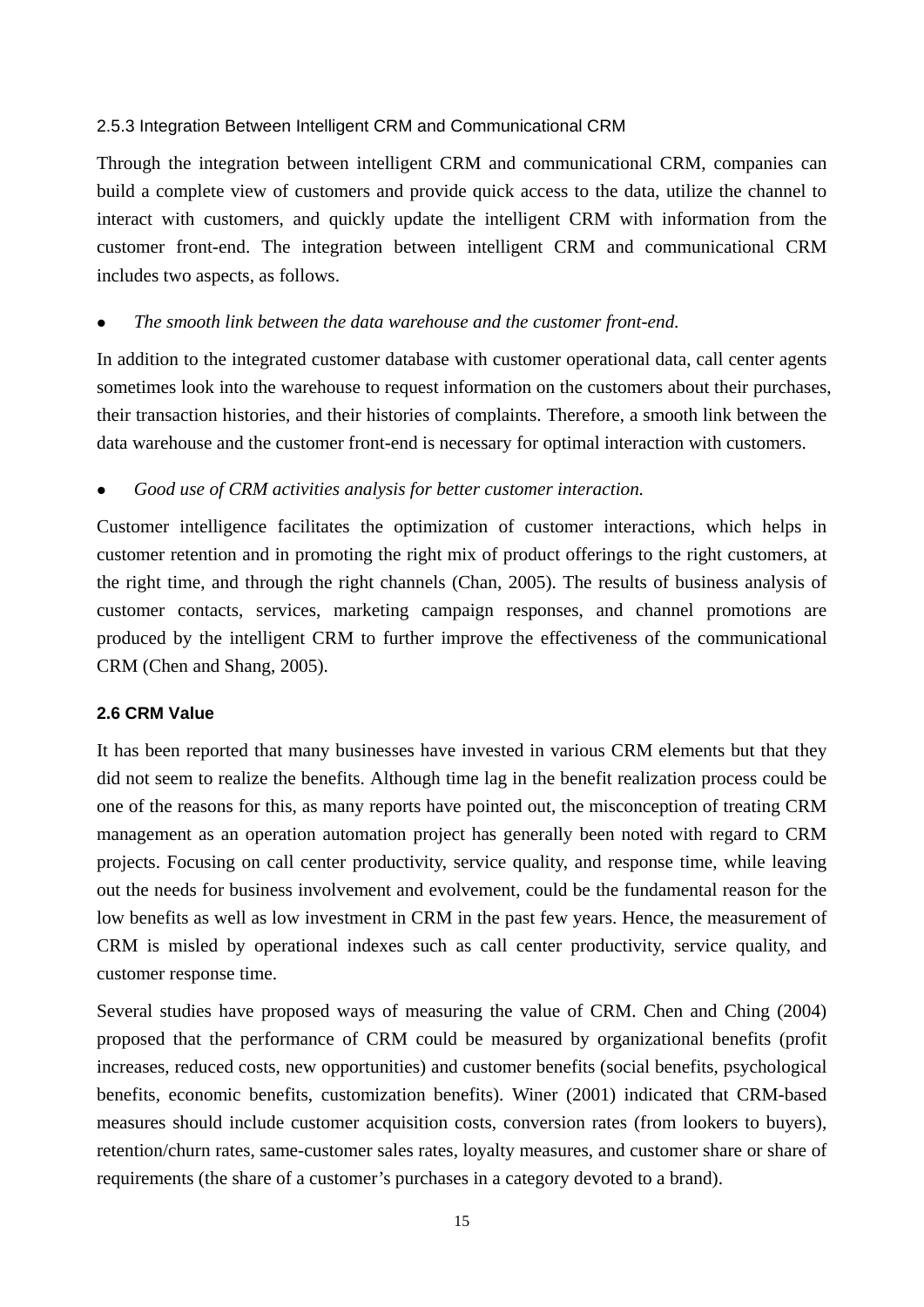In reality, managing customer relationships effectively and efficiently boosts customer satisfaction and retention rates (Jackson, 1994; Levine, 1993; Reichheld, 1996a, b). The rewards of executing an effective CRM program are largely self-evident: increased customer value, higher customer retention, increased customer recruitment, and ultimately higher profitability (Ling and Yen, 2001). Companies that successfully implement CRM will reap the rewards in customer loyalty and long-run profitability. The CRM value should be reflected in a combination of both qualitative and quantitative indexes.

# **2.7 Research Propositions**

To realize the best of its customer relationship management, a firm must make enterprise-wide, customer-driven, technology-integrated, cross-functional efforts (Chen and Popovich, 2003). Based on past research the following two propositions are formed to explain how businesses manage the technology and organizational elements to obtain lasting value from a complicated CRM system.

# *Proposition 1: The greater the integration among CRM technology elements, the greater will be the value generated from the infrastructure.*

CRM integrates a number of different technologies, in both data acquisition and analysis, as well as in the creation and maintenance of the many touch points to the customer. This means integrating many technologies, groups, and disciplines to build a successful system (Ling and Yen, 2001). The effectiveness of CRM depends upon the close link between front-line activities and internal operations. The goal is to make it easy for the front line to carry the voice of the customer deep into the organization and to use it to guide processes (Kalakota and Robinson, 2000). CRM systems accumulate, store, maintain, and distribute customer knowledge throughout the organization (Chen and Popvich, 2003). The effective management of information has a crucial role to play in CRM. Information is critical for product tailoring, service innovation, consolidated views of customers, and the calculation of customer lifetime value (Peppard, 2000).

On the analytical side, a confluence of multiple disciplines, including a data warehouse, OLAP, data mining, and other complementary technologies, have enabled marketers to sift through mountains of data to extract invaluable information and knowledge about their customer base. Integrating these technologies with operational front-end and back-end systems provides the necessary seamless collaboration and the IT challenge that comes along with it (Ling and Yen, 2001).

Therefore, the integration of CRM technology elements places emphasis on how to make information flow fluently between different CRM technology elements. In this research, the integration of CRM technology elements is measured by the extent of information integration.

The integration among CRM technology elements is depicted in Table 2-2.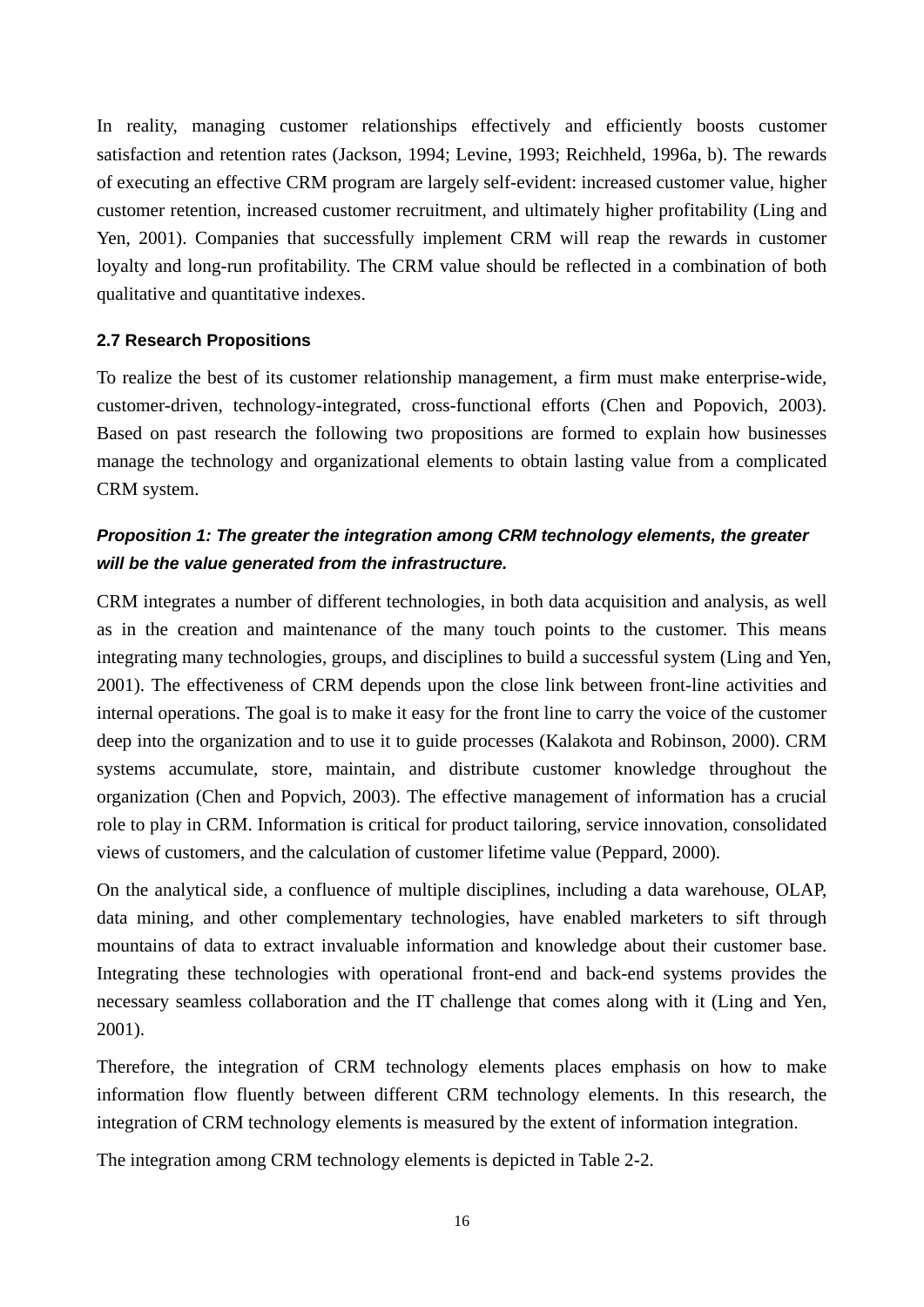# *Proposition 2: The better the alignment between technical and organizational CRM elements, the greater will be the value generated from the infrastructure.*

Organizational transformation is necessary for the organization to take full advantage of the CRM capabilities provided. Changing the technology without transforming the organization will have less than optimal impact (Goodhue et al., 2002). CRM requires companies to adopt customer-centric philosophies, to change their structures and processes, and to alter their corporate cultures accordingly (Rigby et al., 2002). In addition, aligning organizational capabilities in order to better deliver what the firm's customers may perceive as heightened value is a fundamental step in implementing CRM (Tan et al., 2002). To remain competitive and maximize profits, companies must align people, processes, strategy, and technology and search for innovative, cost-effective ways to build, retain, and deepen the lifetime value of customer relationships (Kalakota and Robinson, 2000). Achieving a successful CRM environment needs not only the critical success factors analyzed but also some practical aspects, especially the cooperation of IT and other functionalities within the enterprise (Lin and Yen, 2001).

The alignment of organizational elements is described in Table 2-3.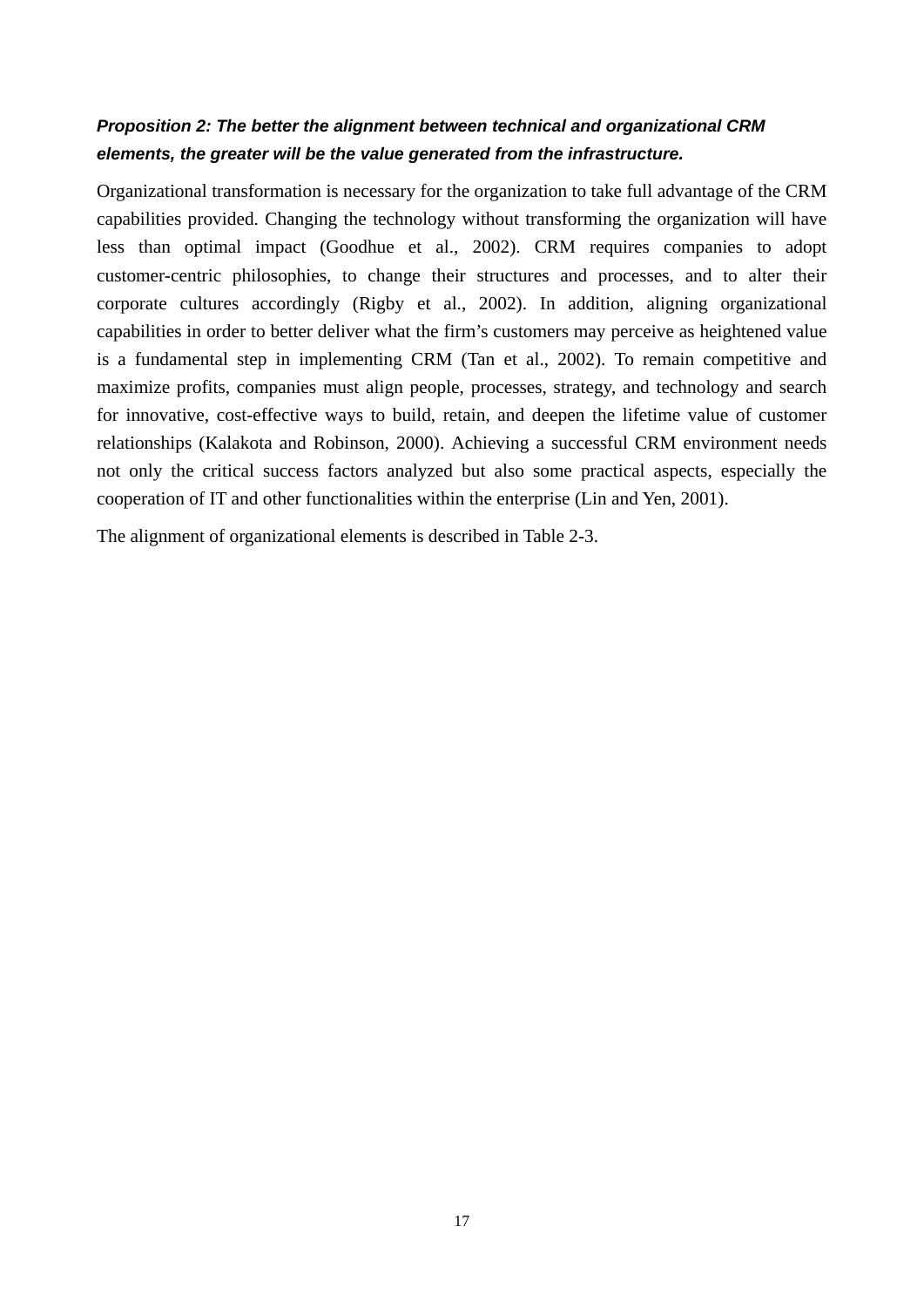| <b>Linkage of</b>   | Objective                                           | <b>Information</b><br><b>Description</b>                                                          | <b>IT Integration</b>             |
|---------------------|-----------------------------------------------------|---------------------------------------------------------------------------------------------------|-----------------------------------|
| <b>CRM Elements</b> |                                                     | <b>Transferred</b>                                                                                |                                   |
|                     | Communicational $\bullet$ Effectively utilizing the | Capturing and sharing the interaction information within an<br>$\bullet$ C $\rightarrow$ E: Human | • Integration of various          |
| $\leftrightarrow$   | information from                                    | organization (e.g. service requests, customer enquiries,<br>interaction-based                     | customer-contacting channels      |
| Execution           | different customer                                  | knowledge<br>complaint, and advise)                                                               | and operational data              |
|                     | interactions to                                     | Gathering the interaction information to identify the<br>(knowledge from                          | • Integration among CRM, ERP,     |
|                     | continuously improve                                | improvement opportunities (e.g. marketing, sales, service,<br>customer)                           | SCM, and other application        |
|                     | value-generation                                    | delivery, or new product developments)<br>$\bullet$ C $\leftarrow$ E:                             | systems                           |
|                     | processes                                           | Consolidating all relevant data required to interact with<br>Transaction-based                    |                                   |
|                     | • Providing integrated and                          | customers (e.g. service provided, order status, and purchasing<br>data about customer             |                                   |
|                     | real-time support to                                | history)                                                                                          |                                   |
|                     | front-end customer                                  | Sales, order fulfillment, product delivery, returns and other                                     |                                   |
|                     | requests and services                               | value chain activities support the communicational CRM                                            |                                   |
| Execution           | $\bullet$ Supporting the                            | $\bullet$ E $\rightarrow$ I:<br>Customer analysis (e.g. customer profiles, customer               | • The development of a            |
| $\leftrightarrow$   | decision-making process                             | segmentation, transaction history analysis, behavior<br>Transaction-based                         | customer-centric data             |
| Intelligent         | of the entire value chain                           | modeling, churn analysis, and customer profitability analysis)<br>data about customer             | warehouse completely              |
|                     | processes                                           | Market and product review<br>$\bullet$ E $\leftarrow$ I: Knowledge                                | integrating the operational data  |
|                     | $\bullet$ Capturing and                             | Marketing campaign analysis<br>derived from                                                       | sources                           |
|                     | consolidating the                                   | New product and services<br>transaction-based                                                     | • Integrating analysis tools with |
|                     | operational results and                             | New market<br>customer data                                                                       | operational systems               |
|                     | feeding them back into                              | New channels<br>(knowledge about                                                                  |                                   |
|                     | the intelligent CRM for                             | Marketing campaign and promotions<br>customer)                                                    |                                   |
|                     | critical decisions.                                 | Identifying products or services for cross-selling and                                            |                                   |
|                     |                                                     | up-selling                                                                                        |                                   |

# **Table 2-2. Integration among CRM Technology Elements**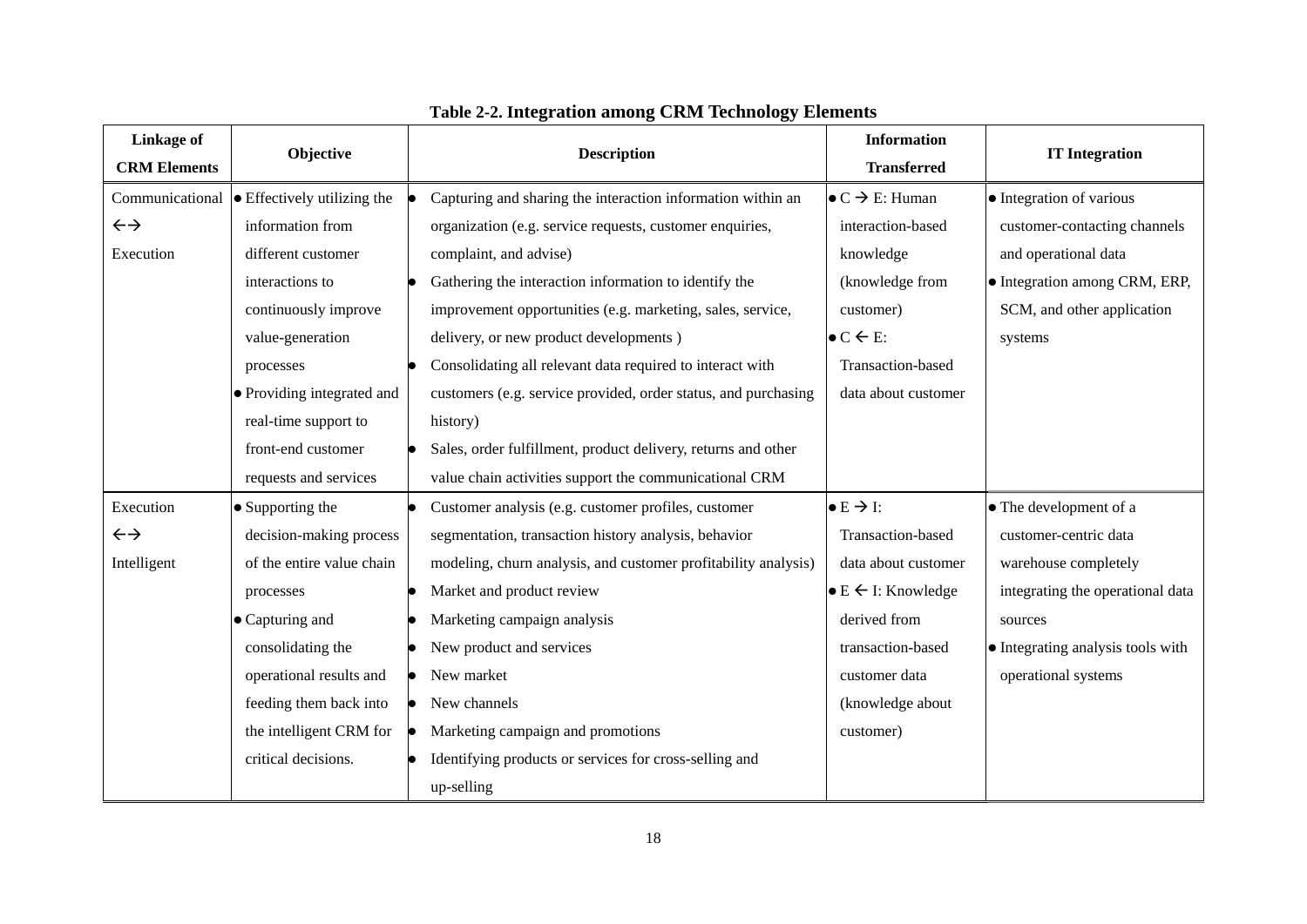| Communicational   | • Building a complete        | Guiding and supporting the marketing campaign, promotions, | $\bullet$ C $\rightarrow$ I: Human    | $\bullet$ The smooth link between the |
|-------------------|------------------------------|------------------------------------------------------------|---------------------------------------|---------------------------------------|
| $\leftrightarrow$ | view of customers and        | cross-selling and up-selling executed by communicational   | interaction-based data                | data warehouse and the                |
| Intelligent       | providing quick access       | <b>CRM</b>                                                 | about customer (e.g.                  | customer front-end                    |
|                   | to the data                  | Conducting survey                                          | survey response data                  | • Good use of CRM activities          |
|                   | $\bullet$ Best utilizing the | Contact information analysis                               | or customer service                   | analysis for better customer          |
|                   | channel to interact with     | Service analysis                                           | history)                              | interaction                           |
|                   | customers                    | Marketing campaign responses analysis                      | $\bullet$ C $\leftarrow$ I: Knowledge |                                       |
|                   | $\bullet$ Quick updating the | Channel promotions analysis                                | derived from                          |                                       |
|                   | intelligent CRM with         |                                                            | transaction-based or                  |                                       |
|                   | information from the         |                                                            | interaction-based                     |                                       |
|                   | customer front-end           |                                                            | customer data                         |                                       |
|                   |                              |                                                            | (knowledge about                      |                                       |
|                   |                              |                                                            | customer)                             |                                       |